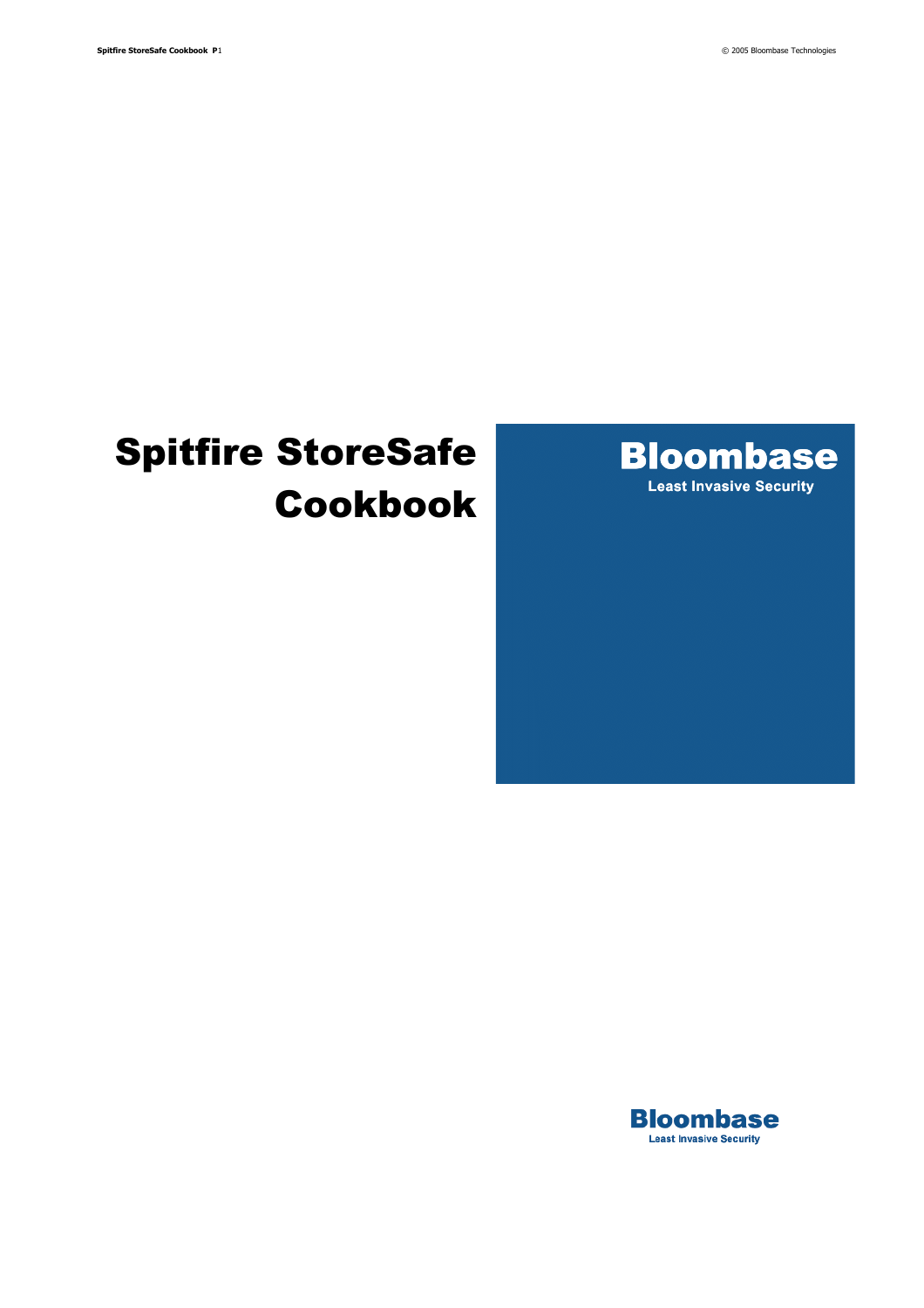Information in this document, including URL and other Internet Web site references, is subject to change without notice. Unless otherwise noted, the example companies, organizations, products, people and events depicted herein are fictitious and no association with any real company, organization, product, person or event is intended or should be inferred. Complying with all applicable copyright laws is the responsibility of the user. Without limiting the rights under copyright, no part of this document may be reproduced,<br>stored in or introduced into a retrieval sy without the express written permission of Bloombase Technologies.

Bloombase Technologies may have patents, patent applications, trademarks, copyrights, or other intellectual property rights covering subject matter in this document. Except as<br>expressly provided in any written license agre copyrights, or other intellectual property.

This document is the property of Bloombase Technologies. No exploitation or transfer of any information contained herein is permitted in the absence of an agreement with<br>Bloombase Technologies, and neither the document nor

© 2005 Bloombase Technologies

Bloombase, Bloombase Technologies, Spitfire, StoreSafe are either registered trademarks or trademarks of Bloombase Technologies in the United States and/or other countries.

The names of actual companies and products mentioned herein may be the trademarks of their respective owners.

Document No.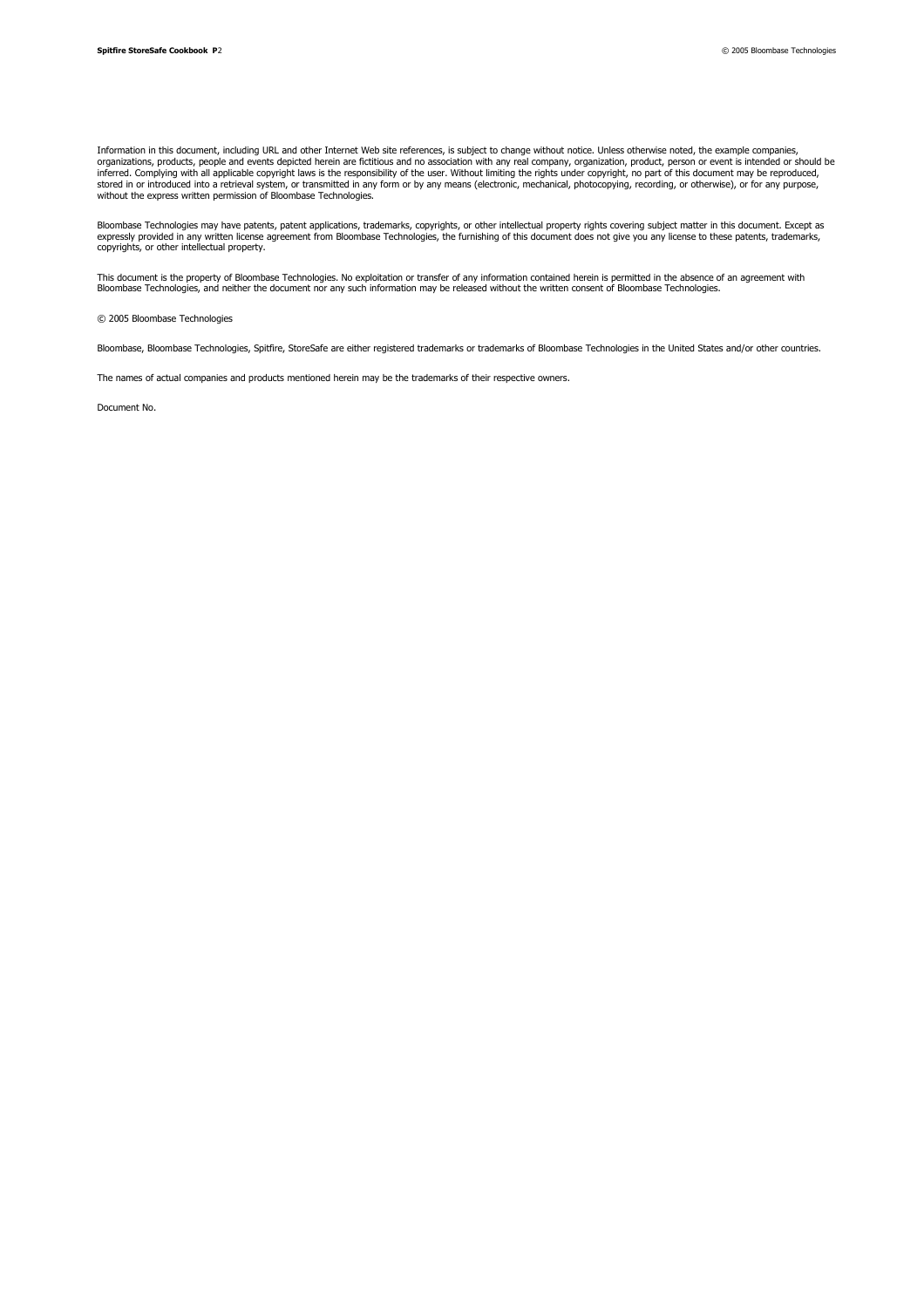## <span id="page-2-0"></span>**Contents**

| <b>Contents</b>                                                                                                      | 3  |
|----------------------------------------------------------------------------------------------------------------------|----|
| <b>Introduction</b>                                                                                                  | 5  |
| <b>Intellectual Property Protection</b> Manual Manual Manual Manual Manual Manual Manual Manual Manual Manual Manual |    |
|                                                                                                                      |    |
|                                                                                                                      |    |
|                                                                                                                      |    |
|                                                                                                                      |    |
|                                                                                                                      |    |
|                                                                                                                      |    |
| <b>Database and Real-time Replication Protection 13</b>                                                              |    |
|                                                                                                                      |    |
|                                                                                                                      |    |
|                                                                                                                      |    |
|                                                                                                                      |    |
|                                                                                                                      |    |
|                                                                                                                      |    |
|                                                                                                                      |    |
| File Server Protection <b>Executive Server Protection</b>                                                            | 17 |
|                                                                                                                      |    |
|                                                                                                                      |    |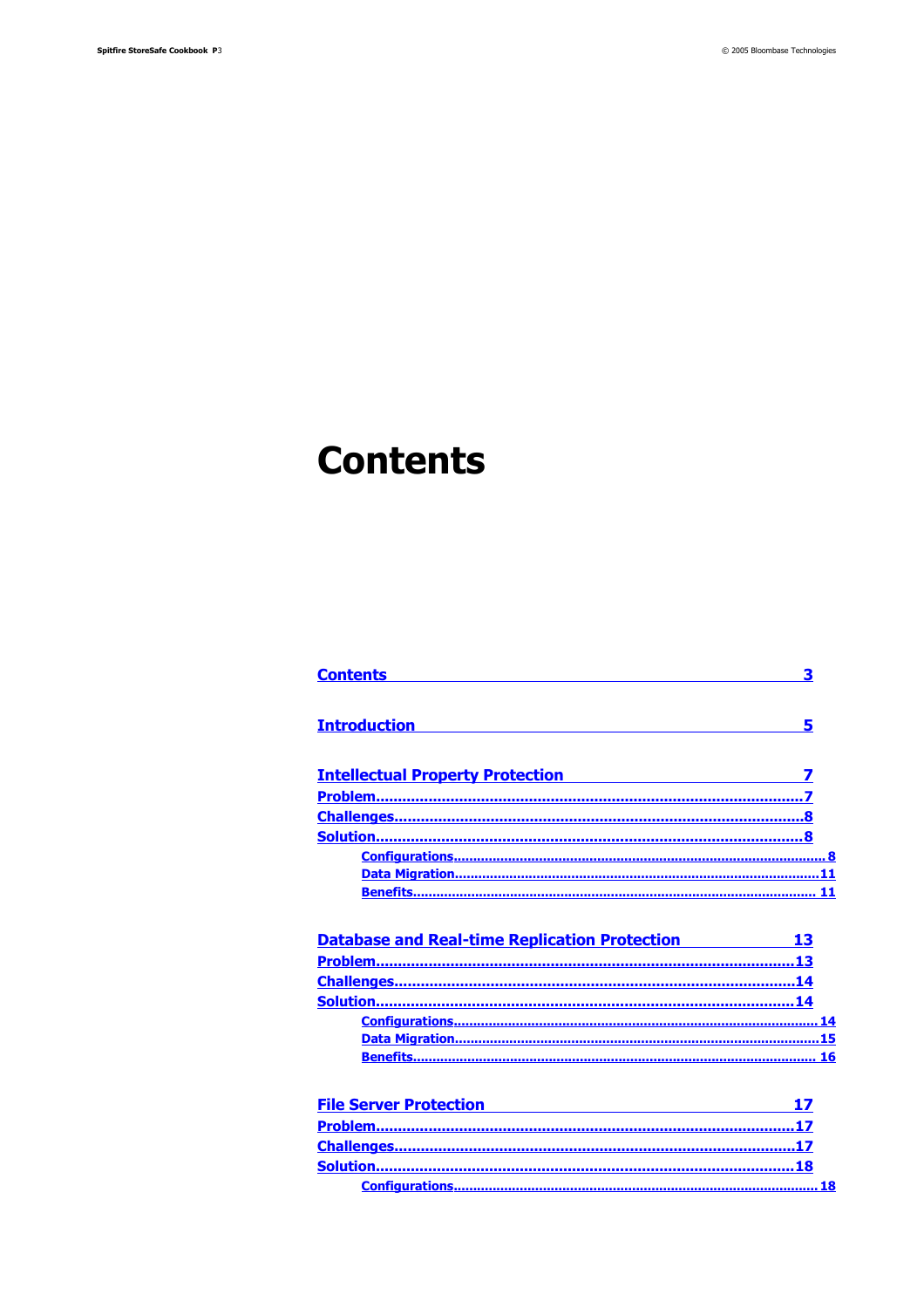| <b>Benefits</b>                                       |    |
|-------------------------------------------------------|----|
|                                                       |    |
| <b>Email Repository and Backup Archive Protection</b> | 20 |
|                                                       |    |
|                                                       |    |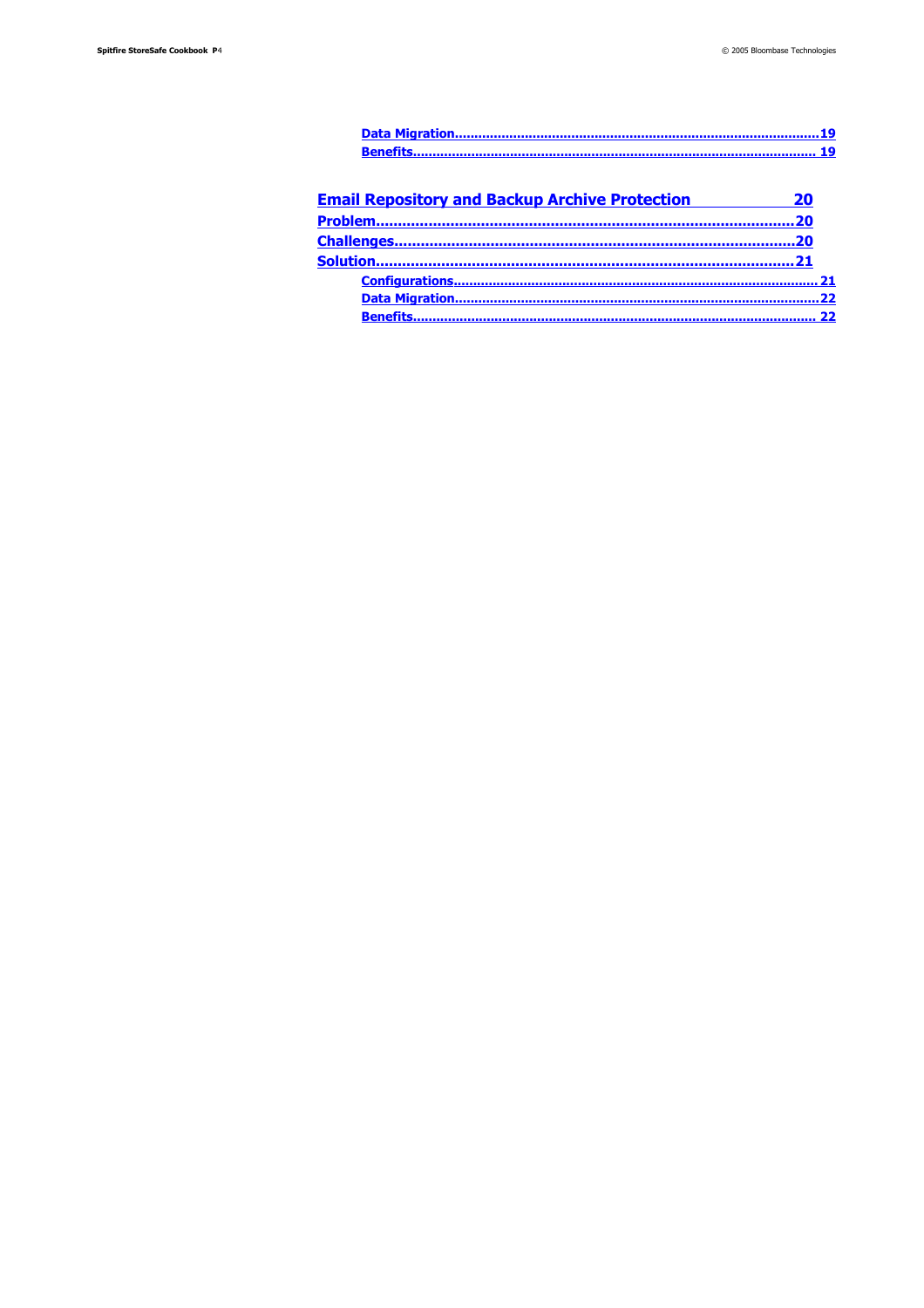## <span id="page-4-0"></span>**Introduction**

Digital assets including financial reports, legal documents, private human resources information, confidential contracts and sensitive user data are invaluable properties of a corporation. A business cannot risk losing these information, both confidentiality and non-repudiation. Nevertheless, the Internet has becoming more pervasive, security attacks have grown. News and reports have revealed millions of dollars of loss in various enterprises and organizations due to security breaches.

Data protection at the persistence layer used to be an uncommon subject in information technology industry. Persistence data, in the old days, are assumed safely kept and stored in highly secure data centers with effective physical access control and close surveillance. However, trends in the industry in backup, archive and high availability with an aim to safeguard data from the worst attack and be responsive to rescues, keeping the enterprise core system running non-stop, have opened up chances confidential data get disclosed and tampered by unauthorized parties.

Numerous security compliance and standards including Sarbanes Oxley, Gramm-Leach-Bliley Act and Personal Data Privacy Ordinance have raised enterprises' awareness of securing their core business and customer data. However, persistence data protection is technically a difficult subject. One has to prepare for additional system complexity, loss of performance, at the same time, maintaining the same level of stability and scalability, and most important of all, be highly secure, hacker-proof rather than exposing more security loopholes.

Core business data of an enterprise constitutes a major segment of assets that a corporation possesses. Customer data, marketing strategies, intellectual properties in form of source codes and business logic, sales history and prediction figures, and other decision support numerical analysis as result of data-mining may often bury forward looking intelligence that in some sense have very high future value when put into good use.

A number of factors put persistence data at risk

- Office automation
- Company insider
- Information lifecycle management (ILM) and backup/restore (BURA)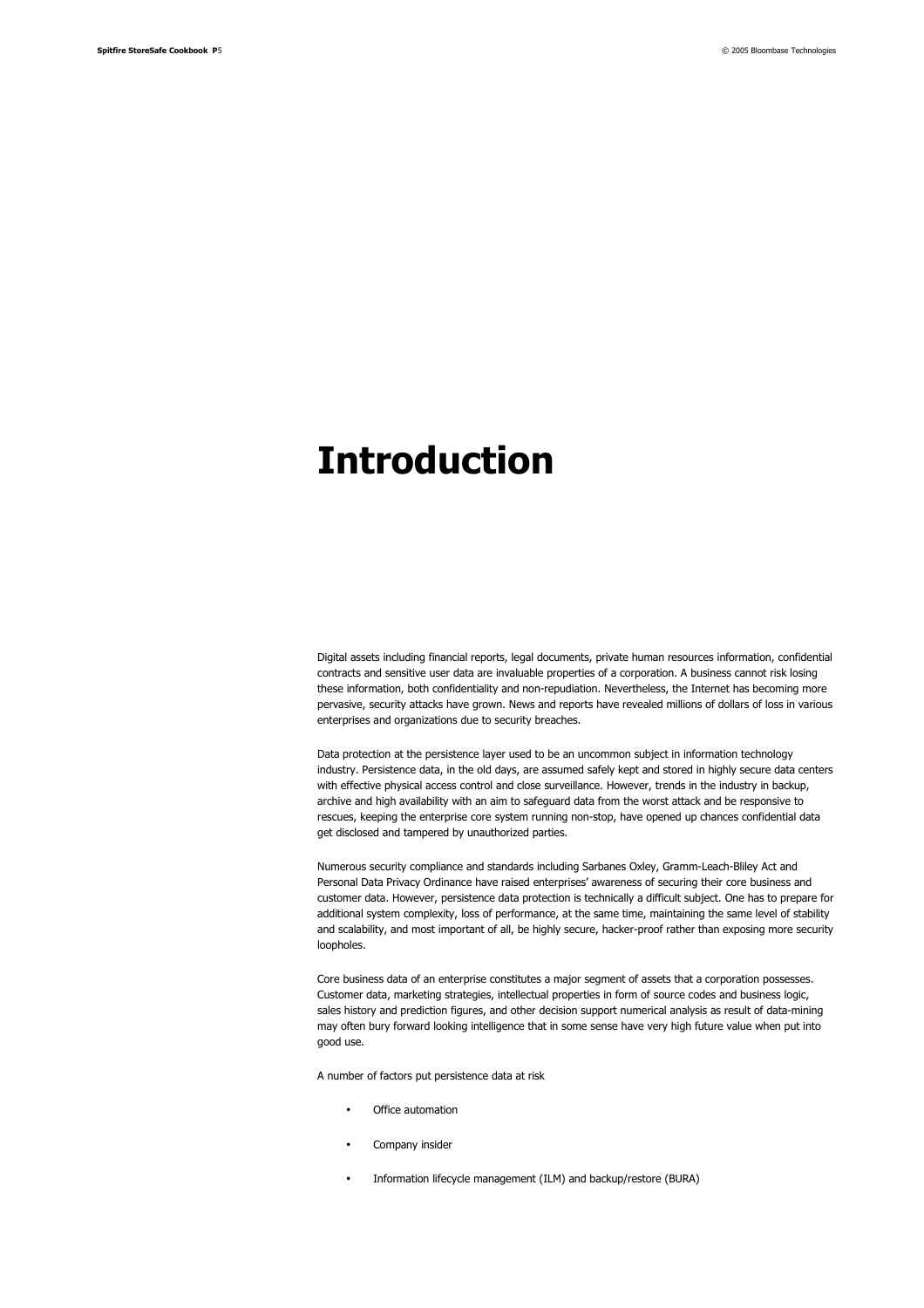- Disaster recovery (DR) and high availability (HA)
- Growth of storage data
- Storage consolidation
- Inter-corporate application integration
- Storage device
- System backdoors
- Viruses, worms and spyware
- Remote accessibility
- Hardware disposal handling
- Outsourcing
- Effective perimeter protection

This paper studies how Spitfire StoreSafe enterprise storage security server helps to fill in the missing puzzle of enterprise data threats and serves as a cookbook for a number of typical applications in today's enterprise computing environment.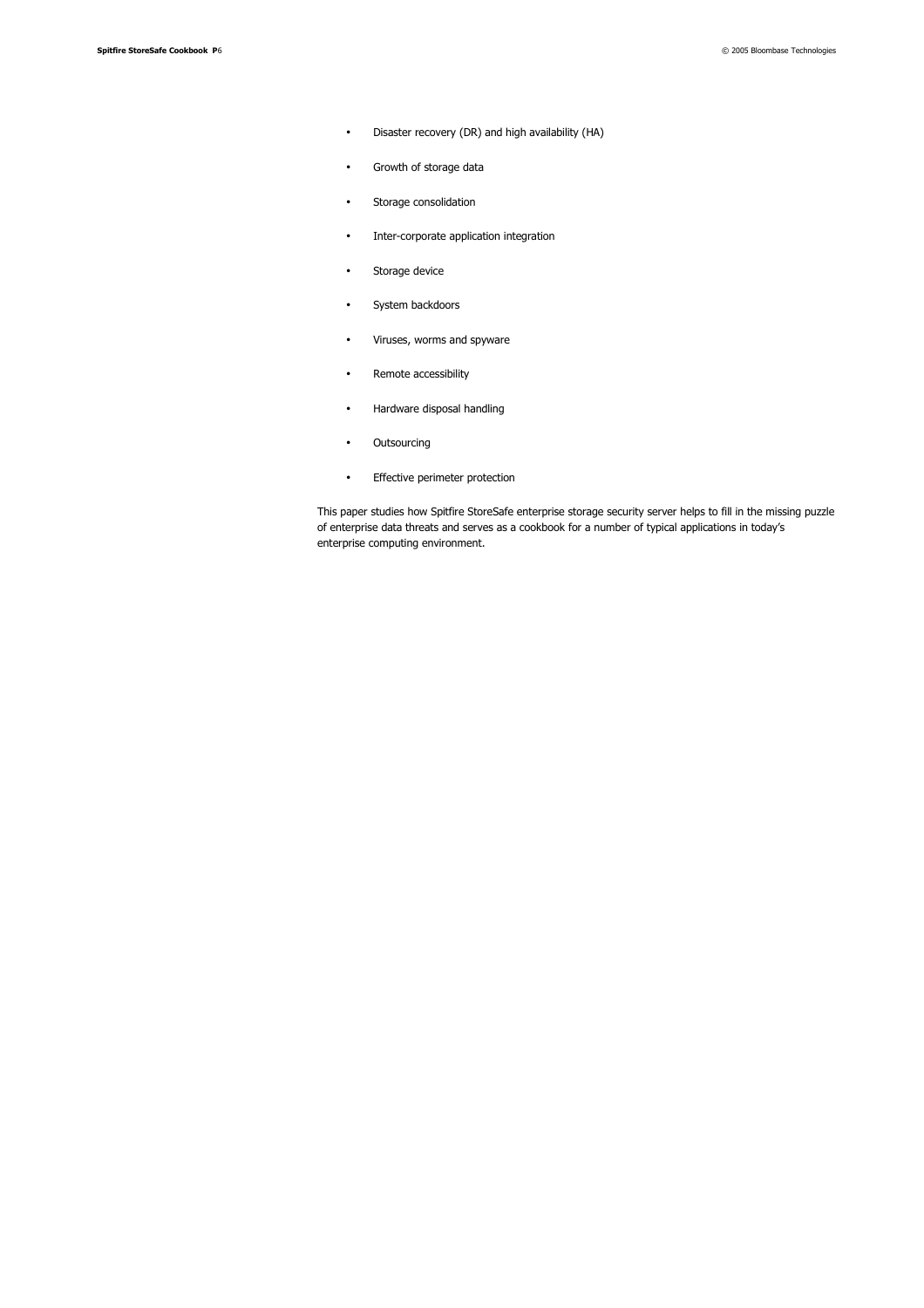# <span id="page-6-1"></span>**Intellectual Property Protection**

## <span id="page-6-0"></span>**Problem**

A Japan based video production and broadcasting company requires their multimedia data files be secured by their homeland information security standards.

The company's production artists use Adobe Premiere to edit and retouch video files which are stored centrally in their EMC network attached storage (NAS) sub-system. Their 3-D animation designers/engineers use their proprietary graphics software on Linux platform to render artificial graphics.

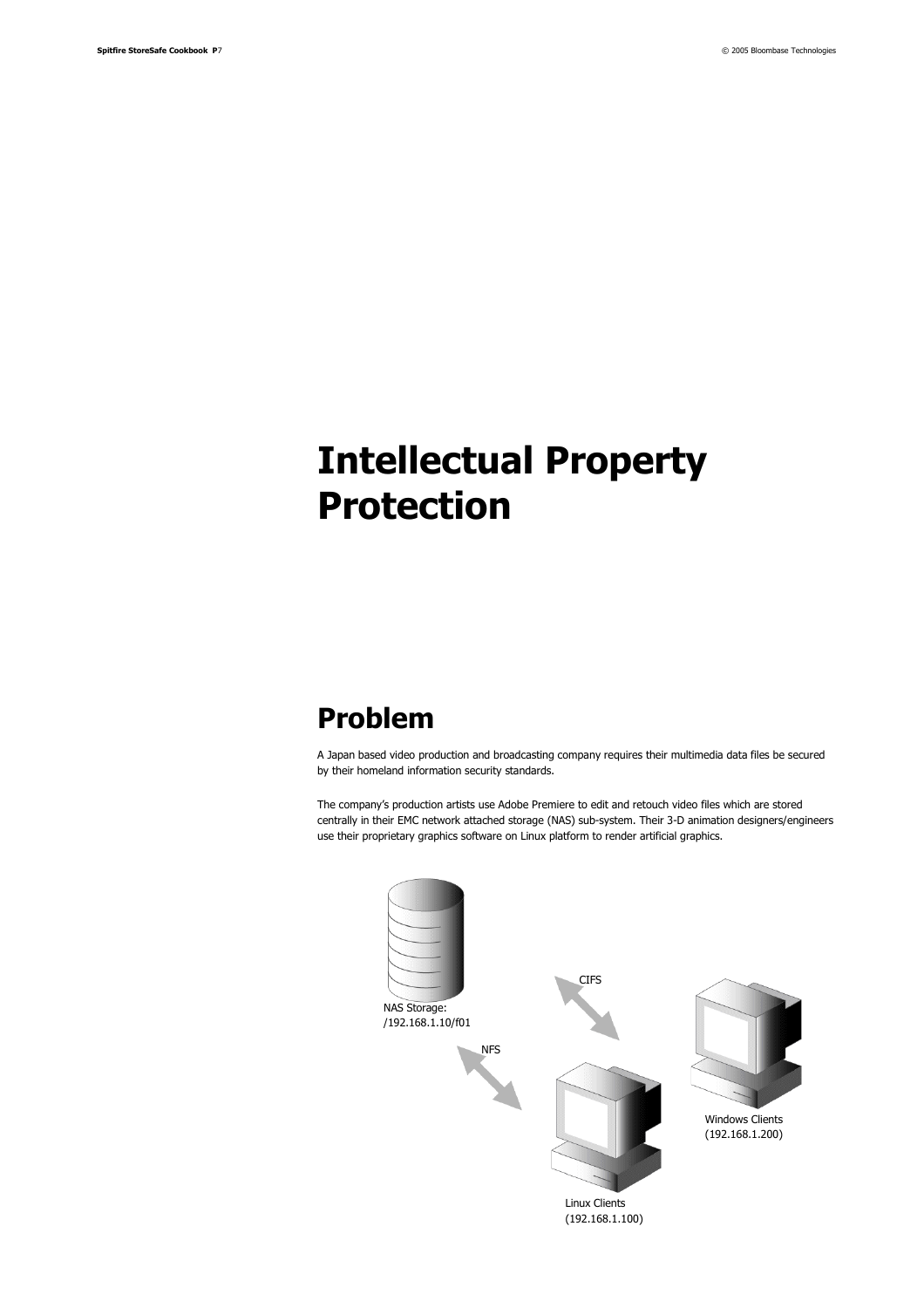### <span id="page-7-2"></span>**Challenges**

Video data in form of files have to be encrypted by Japan's Camellia cipher, co-developed by both NTT and Mitsubishi, with at least 128-bit key length. Storage encryption products of vendors from the United States only support AES but not Camellia.

Video editors and animation designers should have no change in their daily workflow after implementation of data encryption.

Encryption should take place when media files are written to storage sub-system by Adobe Premiere and their proprietary graphics rendering software while decryption takes place when files are read. However, Adobe has no plan to add cryptography into their file handlers and their software engineers are not well equipped in cryptographic programming, second development of the render software would be highly risky and not cost-effective.

Digital video files are normally huge files. Video editing is a trial-and-error process with a lot of random file access. Data encryption engine has to be performance capable and supports random access of file contents such that file cryptographic processes can be carried out on the fly.

## <span id="page-7-1"></span>**Solution**

Spitfire StoreSafe for NAS enterprise storage security server is installed on a dedicated quad AMD Opteron dual-core with dual gigabit network interface rack-dense server to deliver wirespeed storage cryptography of digital intellectual property.



Spitfire StoreSafe acts as a bridge between the storage and host network as well as a storage cryptographic processor to encrypt and decrypt network storage data on-the-fly. To enable transparent deployment of Spitfire StoreSafe, one of its network interfaces has to take over NAS storage's IP address. The NAS storage server assumes a new IP from the administration network of subnet 192.168.2.0/255.255.255.0.

### <span id="page-7-0"></span>**Configurations**

Firstly, backup all data under f01 at the NAS storage and purge all data under f01 upon completion. The backup image will be used for data migration to the end of configurations. Release NAS storage's original IP address and rebind as 192.168.2.10.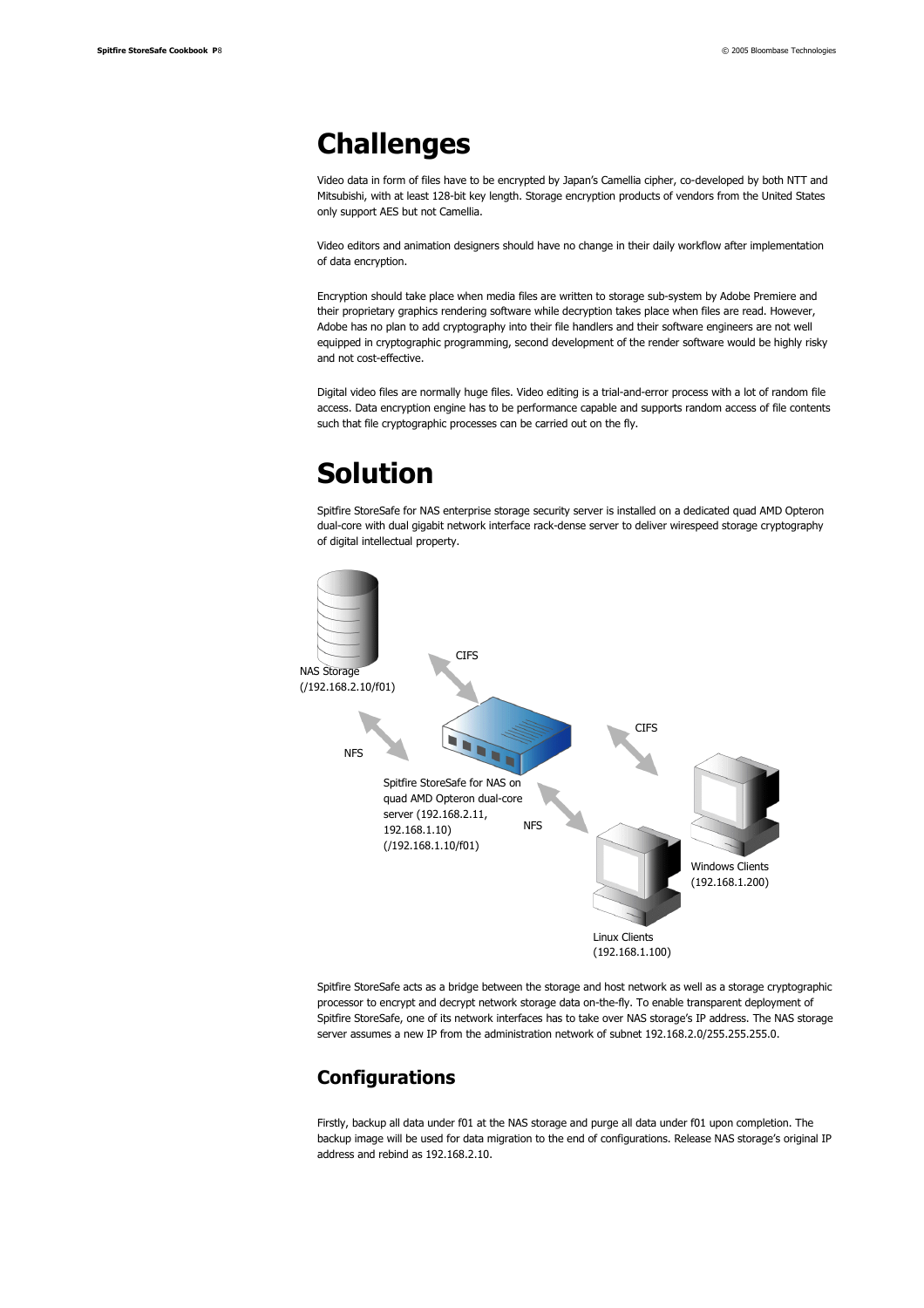Configure Spitfire StoreSafe appliance network interfaces by using serial console. Bind first network interface to NAS' original IP address 192.168.1.10

```
<Update IP Address>
Select Network Interface :
1) eth0
2) eth1
Select : 1
Configure IP address of <eth0>
Input new IP address [192.168.1.107]: 192.168.1.10
Input new netmask [255.255.255.0]:
IP address updated successfully
Press [enter] to continue
```


```
<Update IP Address>
```

```
Select Network Interface :
1) eth0
2) eth1
Select : 2
Configure IP address of <eth0>
Input new IP address [192.168.1.108]: 192.168.2.11
Input new netmask [255.255.255.0]:
IP address updated successfully
Press [enter] to continue
```
Restart Spitfire StoreSafe appliance for it to pick up the new network settings



Open web browser (e.g. Internet Explorer, Firefox, Mozilla, etc) and point to [https://192.168.1.10](https://192.168.1.10/)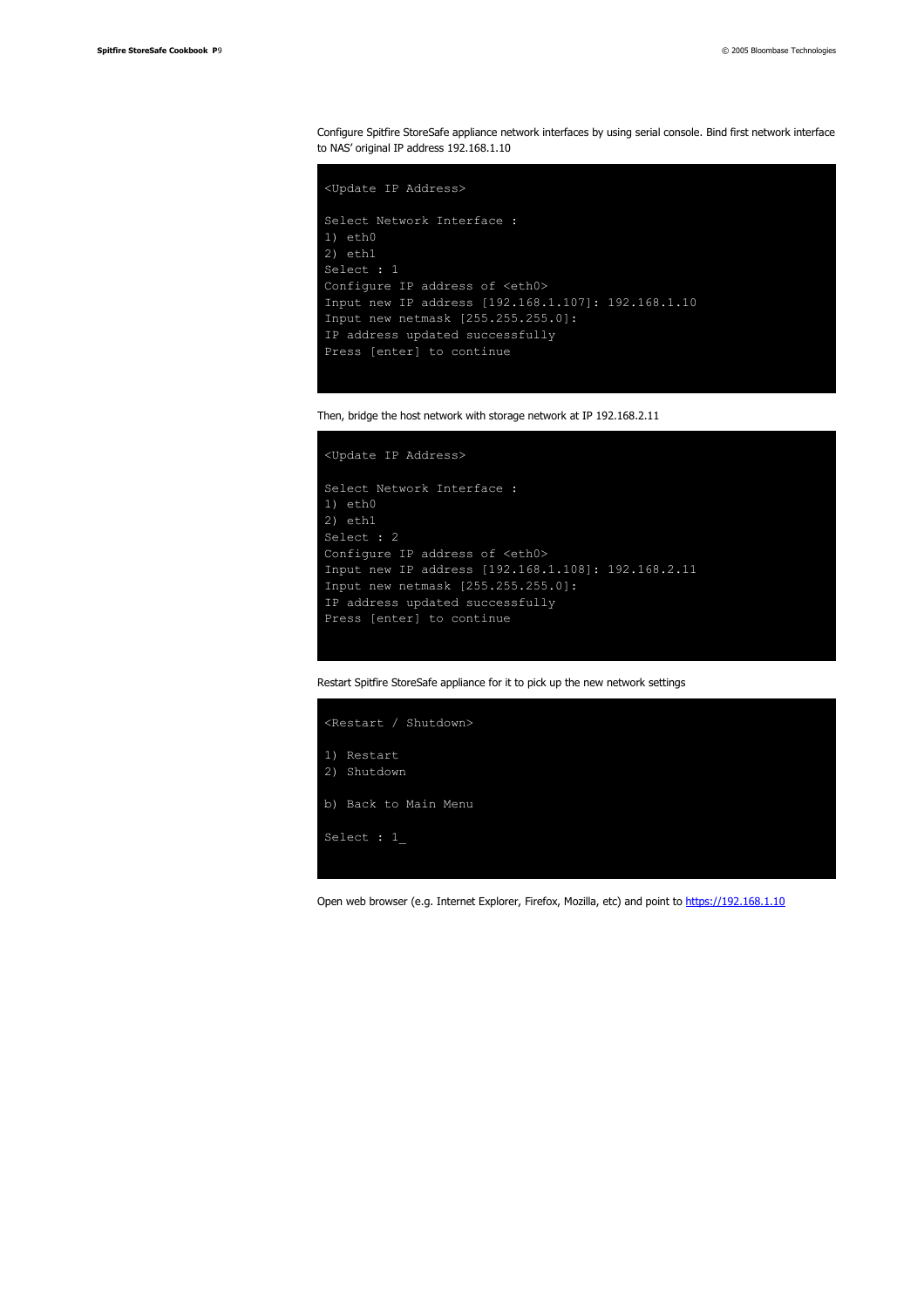|                                             |                     | m <sup>Main</sup>           |                             | $\leftarrow$ Logout         | <sup>●</sup> Support | <b>h</b> About | $2$ Help                                         |                                                         |                                       |
|---------------------------------------------|---------------------|-----------------------------|-----------------------------|-----------------------------|----------------------|----------------|--------------------------------------------------|---------------------------------------------------------|---------------------------------------|
| Greeting                                    |                     |                             | <b>List Virtual Storage</b> |                             |                      |                |                                                  |                                                         |                                       |
| User: root<br>Datetime: 2006-01-06<br>18:17 |                     | <b>List Virtual Storage</b> |                             |                             |                      |                |                                                  |                                                         |                                       |
| Menu Bar                                    | $\hat{\phantom{a}}$ | $\mathbb{P}$                | Vault<br>Name               | Vault<br><b>Description</b> | Active               | Type           | <b>Physical</b><br><b>Storage</b><br><b>Name</b> | <b>Physical</b><br><b>Storage</b><br><b>Description</b> | <b>Last Update</b><br><b>Datetime</b> |
| System                                      | $\checkmark$        | $\mathbf{L}$                | f01                         |                             | 罓                    | nfs            | f01                                              |                                                         | 2006-01-06<br>18:17                   |
| Administration                              | $\checkmark$        |                             |                             | storesafe iscsi             |                      |                |                                                  |                                                         | 2005-10-12                            |
| Key Management                              | $\checkmark$        | $\mathcal{P}$               | safe1                       | target                      | ☑                    | iscsi          | disk1                                            |                                                         | 14:20                                 |
| Storage                                     | $\wedge$            | $\alpha$                    | U <sub>01</sub>             |                             | ☑                    | nfs            | oracle                                           |                                                         | 2005-08-23<br>18:07                   |
| <b>List Host</b>                            |                     |                             | u02                         |                             | ☑                    | nfs            | test1                                            |                                                         | 2005-08-23                            |
| <b>List Subnet</b>                          |                     |                             |                             |                             |                      |                |                                                  |                                                         | 18:46                                 |
| List Storage User                           |                     |                             |                             |                             |                      | Add            |                                                  |                                                         |                                       |
| List User Directory                         |                     |                             |                             |                             |                      |                |                                                  |                                                         |                                       |
| List Virtual Storage                        |                     |                             |                             |                             |                      |                |                                                  |                                                         |                                       |
| Language                                    |                     |                             |                             |                             |                      |                |                                                  |                                                         |                                       |
| English V                                   |                     |                             |                             |                             |                      |                |                                                  |                                                         |                                       |

Create virtual plain view of encrypted storage by clicking Add button, fill in details as follows. Virtualize NAS storage by Spitfire StoreSafe by naming it 'f01'

| 192.168.2.10:/f01 |
|-------------------|
|                   |

| <b>Modify Virtual Storage</b> |                           |                        |
|-------------------------------|---------------------------|------------------------|
| <b>Virtual Storage</b>        | Virtual Storage Handler   | Storage Access Control |
| <b>Modify Virtual Storage</b> |                           |                        |
| Name                          | f01                       |                        |
| Description                   |                           |                        |
| Active                        | ⊽                         |                        |
| <b>Total Size</b>             | 1T                        |                        |
| Free Size                     | 900G                      |                        |
| Last Update Datetime          | 2006-01-06 18:17          |                        |
| <b>Physical Storage</b>       |                           |                        |
| Name                          | f01                       |                        |
| Description                   |                           |                        |
| Type                          | nfs                       |                        |
| Options                       | wsize=8192,rsize=8192     |                        |
|                               | 192.168.2.10:/f01         |                        |
| Device                        |                           |                        |
|                               |                           |                        |
| Last Update Datetime          | 2006-01-06 18:17          |                        |
|                               | Submit<br>Delete<br>Close |                        |

Turn to Virtual Storage Handler tab and input the followings. Camellia is Japan's official strongest cipher, thus, we take Camellia with 128-bit key strength for this setup

| Field                | Value            |
|----------------------|------------------|
| Key                  | Demo Valid 1     |
| Encryption algorithm | Camellia 128-bit |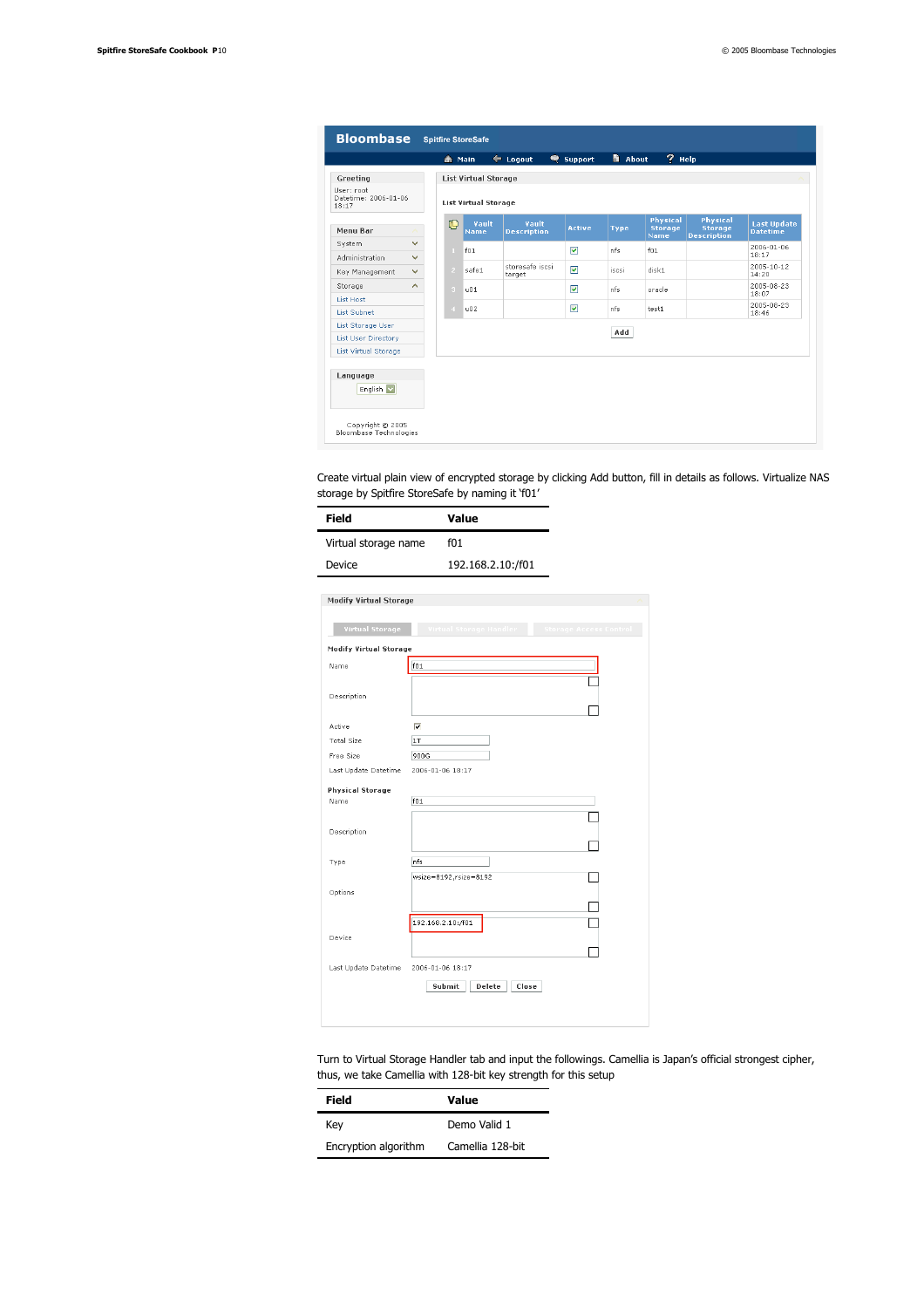|                 | Modify Virtual Storage Handler        |                               |
|-----------------|---------------------------------------|-------------------------------|
| Virtual Storage | Virtual Storage Handler               | <b>Storage Access Control</b> |
|                 | <b>Modify Virtual Storage Handler</b> |                               |
| Key             | Demo Valid 1                          |                               |
| Key Type        | <b>HSM</b>                            |                               |
| Handler O I D   | Camellia 128-bit                      |                               |

Lastly the access control, as the virtual storage is supposedly only accessible by host network, simply add 192.168.1.0/255.255.255.0 to Subnet access control.

| Modify Storage Access Control     |                                 |      |                              |                                       |
|-----------------------------------|---------------------------------|------|------------------------------|---------------------------------------|
| Virtual Storage                   | Virtual Storage Handler         |      |                              | <b>Storage Access Control</b>         |
| <b>Storage Access Control</b>     |                                 |      |                              |                                       |
| Default Access Control List       | $\nabla$ Read $\nabla$ Write    |      |                              |                                       |
| Uid                               |                                 |      |                              |                                       |
| Gid                               |                                 |      |                              |                                       |
| Mode                              |                                 |      |                              |                                       |
| <b>Host Access Control</b>        |                                 |      |                              |                                       |
| ₽<br>Host                         | <b>Access Control List</b>      |      | <b>Last Update Datetime</b>  |                                       |
|                                   | Add<br>Remove                   |      |                              |                                       |
| <b>Subnet Access Control</b><br>€ | <b>Subnet</b>                   | List | <b>Access Control</b>        | <b>Last Update</b><br><b>Datetime</b> |
| л<br>п                            | LAN - 192.168.1.0/255.255.255.0 |      | $\nabla$ Read $\nabla$ Write | 2006-01-06<br>18:17                   |
| <b>User Access Control</b>        | Add<br>Remove                   |      |                              |                                       |
| ୷<br><b>User</b>                  | <b>Access Control List</b>      |      | <b>Last Update Datetime</b>  |                                       |
|                                   | Add<br>Remove                   |      |                              |                                       |
|                                   | Refresh<br>Close                |      |                              |                                       |
|                                   |                                 |      |                              |                                       |

Commit the changes, a virtual plain network storage will be created on Spitfire StoreSafe delegating read/write and cryptographic operations between hosts and storage sub-system.

### <span id="page-10-1"></span>**Data Migration**

Backup archive is then restored at one of the host workstations to the NAS storage via Spitfire StoreSafe at /192.168.1.10/f01.

### <span id="page-10-0"></span>**Benefits**

As soon as data restore is done, users can work on the protected media files with no change in their desktop settings at no noticeable degradation in speed.

System administrators work on administration network at 192.168.2.0/255.255.255.0 while users work on host network at 192.168.1.0/255.255.255.0 providing basic network access control to the storage infrastructure.

Spitfire StoreSafe for NAS provides rich connectivity protocols including NFS, CIFS, FTP, HTTP for hosts of different platforms to consume data at the storage end.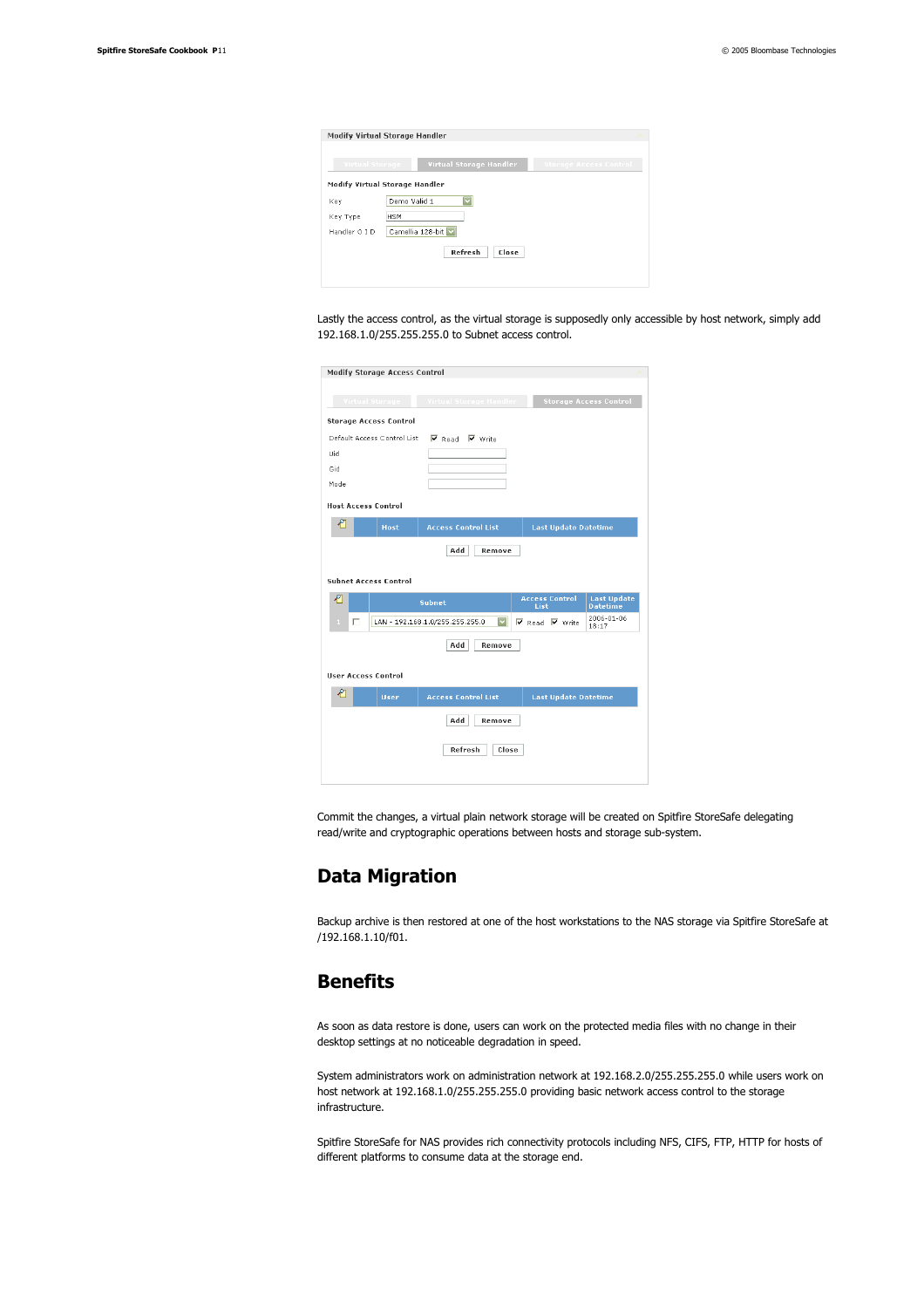Invaluable digital intellectual properties are stored in their encrypted form on physical hard drives, even if the hard drives are stolen, there is no way one can obtain the secret information inside without knowing the key.

Backup and restore remain the same as before. Only difference is that it operates on the administration network, thus, backup archives are in their original encrypted form increasing data privacy for backup and offsite data.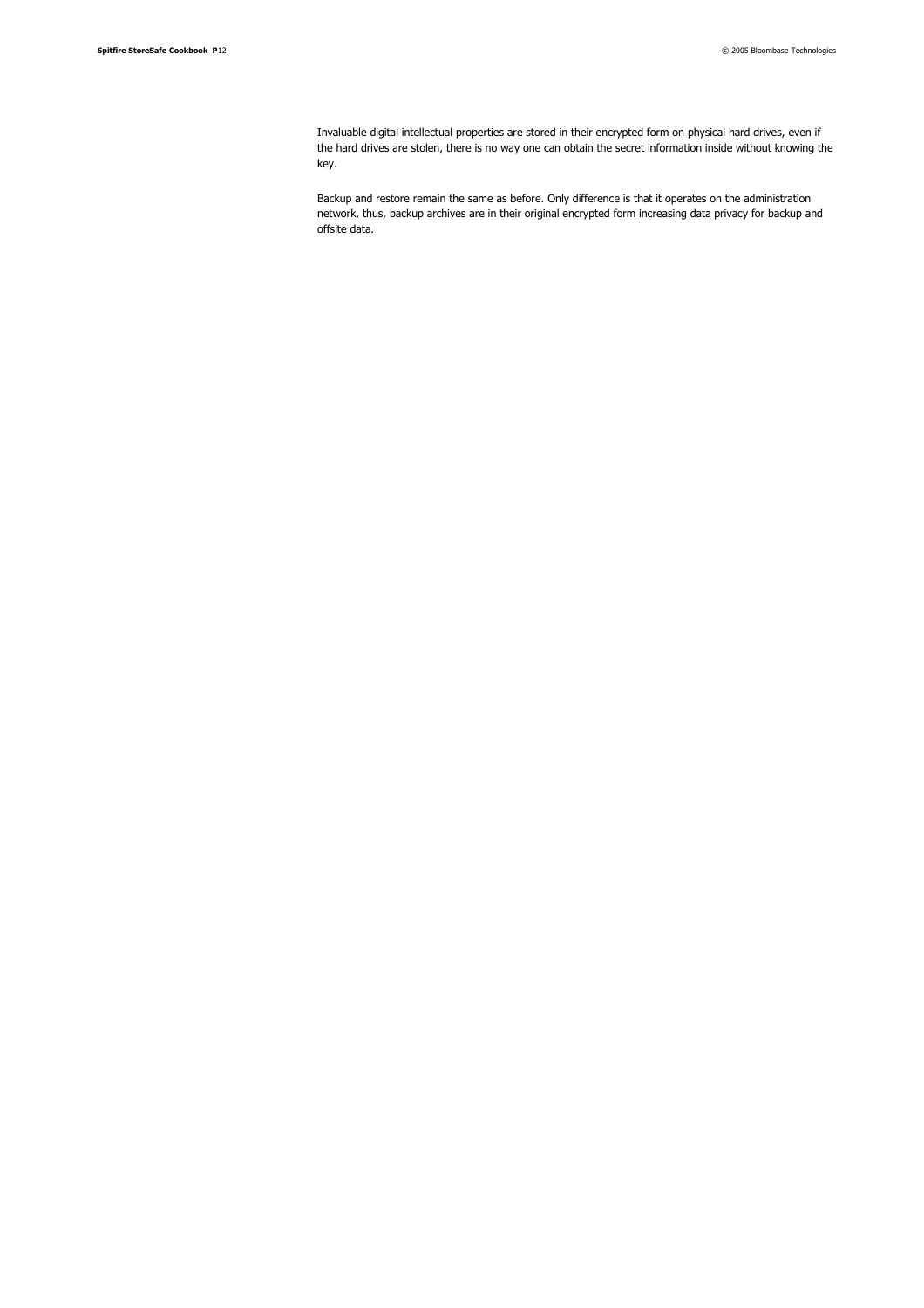# <span id="page-12-0"></span>**Database and Real-time Replication Protection**

## **Problem**

A government security bureau processes large volume of trade declarations which needs to be secured as they are persisted into Oracle databases. As their system has been on production for years, it is required that data security has to be introduced without requiring application changes. Again, the system cannot tolerate throughput degradation by more than 30%.

Apart from the production system, they have another backup system which receives delta changes of the master database timely. At any one time the production system goes down, this resilience system will be switched over as the master system and resumes service.

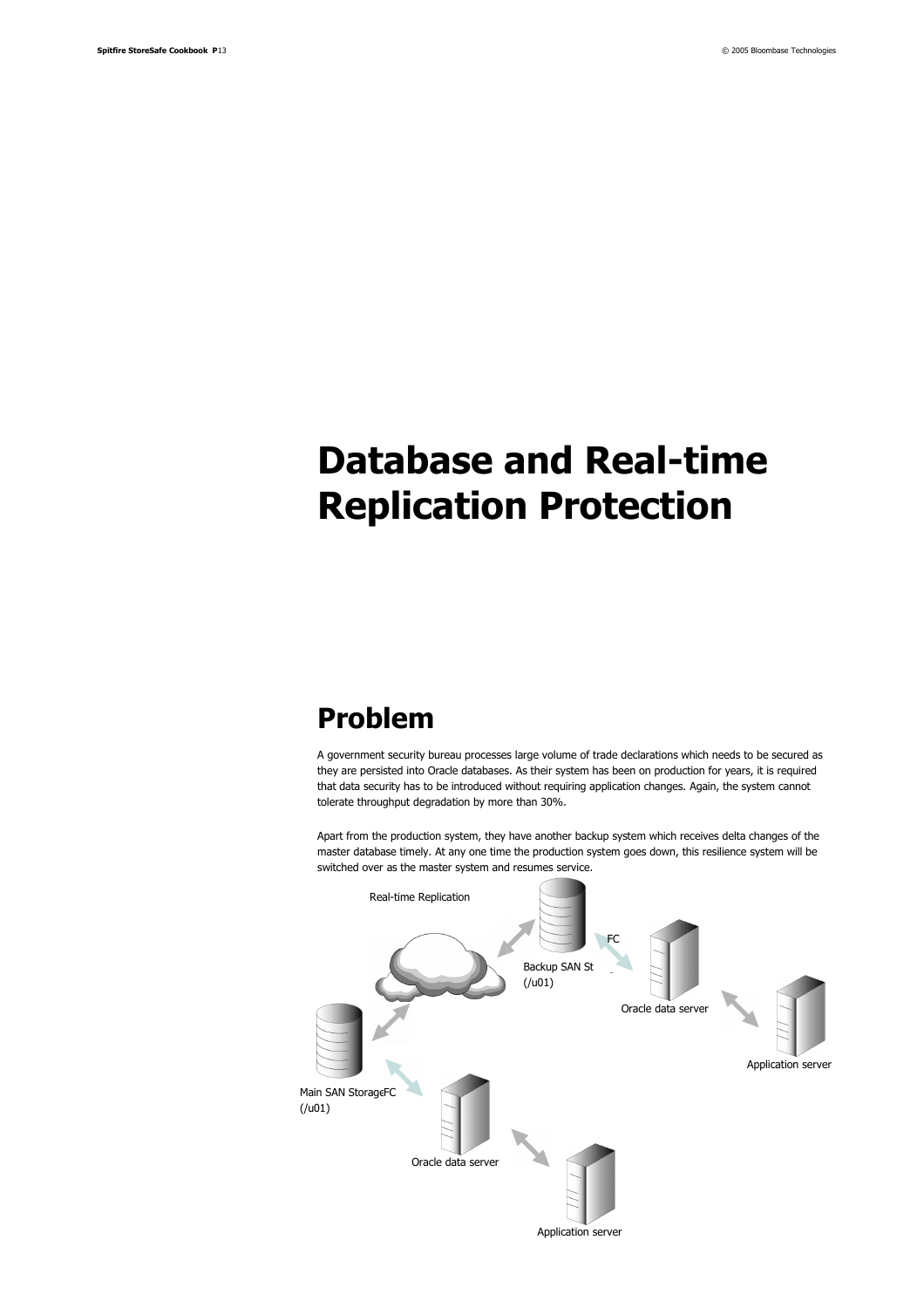Their system runs on a high-end enterprise class Sun Microsystems Sun Fire E6900 which is highly scalable and supports virtual containers. Their storage sub-system is a SAN from Sun Microsystems OEM'ed by Hitachi Data Systems.

They also mandate encryption keys to be safe-guarded at least at FIPS-140-1 level 2.

## **Challenges**

Securing Oracle data files is not an easy task as data files are dynamic, they keep updated at all times which means static way of data encryption offered by encryption utilities are not going to fit the bill.

Sensitive data committed to Oracle data files will also be written to database redo logs, archive logs and flash recovery logs. Thus, to secure the system as a whole, all data files, redo, archive and flash recovery logs have to be encrypted.

The Oracle data server runs on a high end system with a very capable SAN storage sub-system, introducing encryption (AES 256-bit as suggested for government use) to the storage path at the same time achieving throughput degradation no more than 30%. It requires a highly multi-threaded, adaptive and scalable encryption solution which can hardly be entertained by ordinary encryption products.

It has to support both the active and standby systems, and guarantees smooth switch-over in worst case scenario.

## **Solution**

To cope with the demanding speed and throughput, Spitfire StoreSafe is installed on the same physical Oracle data server rather than on separate dedicated server. The Oracle data server is scaled up by adding more processors and memory modules to provide enough processing power for both Oracle data server and Spitfire StoreSafe to run without being hunger for system resources.



#### **Configurations**

Shutdown Oracle data server.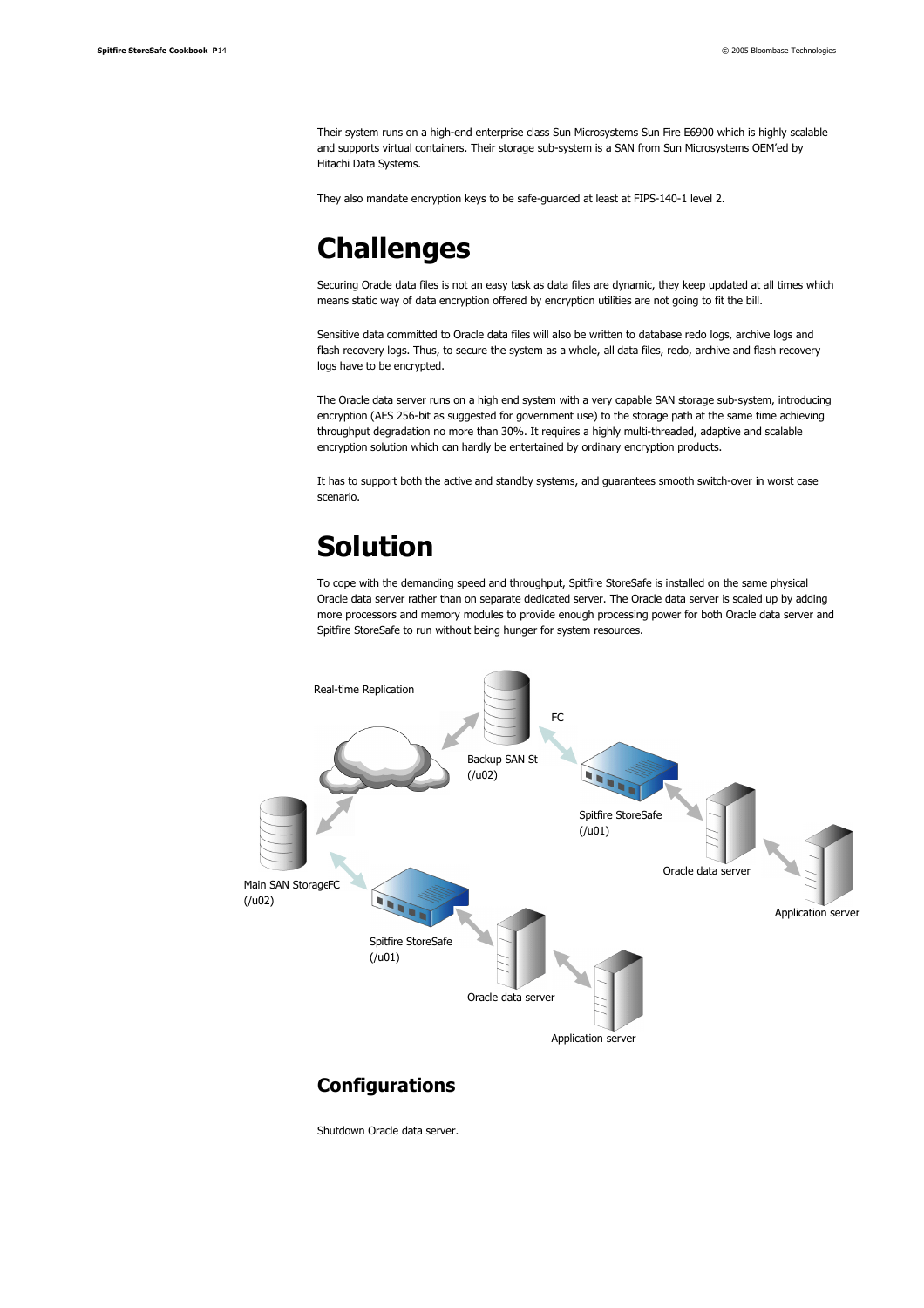Assuming Oracle data, redo, archive and flash recovery log files are all located at mount point /u01 of the data server to which the SAN fabric is attached. Backup all files under /u01 follow by clearing all contents. The mount point is detached and remounted as /u02.

Install Spitfire StoreSafe on Solaris platform, and point web browser to [https://localhost](https://localhost/) at data server's GUI console.

Create new virtual storage as follows

| <b>Field</b>                  | Value                     |  |
|-------------------------------|---------------------------|--|
| Virtual storage name          | /401                      |  |
| Physical storage              | /402                      |  |
| <b>Modify Virtual Storage</b> |                           |  |
| Virtual Storage               | Virtual Storage Handler   |  |
| <b>Modify Virtual Storage</b> |                           |  |
| Name                          | /u01                      |  |
| Description                   |                           |  |
| Active                        | $\overline{\mathbf{v}}$   |  |
| <b>Physical Storage</b>       |                           |  |
| Name                          | /u02                      |  |
| Description                   |                           |  |
| Last Update Datetime          | 2006-01-06 18:17          |  |
|                               | Submit<br>Delete<br>Close |  |

Turn to Virtual Storage Handler tab, choose Key as 'Demo Card 1' and Encryption algorithm as AES 256-bit

| Field                       | Value       |  |  |
|-----------------------------|-------------|--|--|
| Key                         | Demo Card 1 |  |  |
| <b>Encryption Algorithm</b> | AES 256-bit |  |  |

| Virtual Storage<br><b>Modify Virtual Storage Handler</b><br>Key |             | Virtual Storage Handler |  |  |  |
|-----------------------------------------------------------------|-------------|-------------------------|--|--|--|
|                                                                 |             |                         |  |  |  |
|                                                                 |             |                         |  |  |  |
|                                                                 | Demo Card 1 |                         |  |  |  |
| Key Type<br>HSM                                                 |             |                         |  |  |  |
| AES 256-bit<br>Handler O I D                                    |             |                         |  |  |  |

Commit and save this new virtual storage configuration. The configurations are backup and restored at the backup site.

### **Data Migration**

Restore backup archive to /u01 at data server. Plain data and log files will get encrypted automatically onthe-fly by Spitfire StoreSafe before they are written to the actual SAN storage at /u02.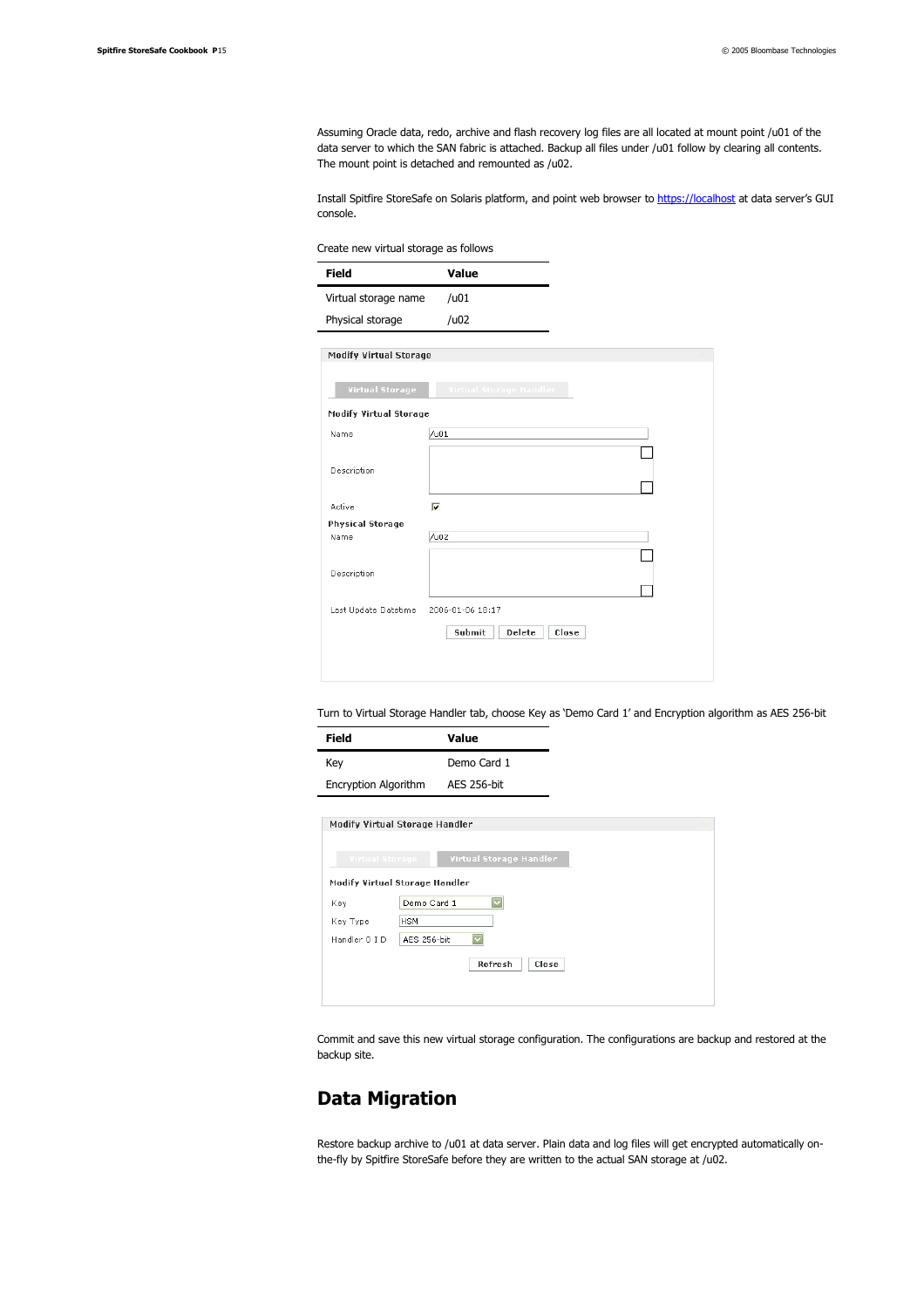Data synchronization mechanism will be able to pick up the changes in form of encrypted data and replicated to the remote site in a timely manner, thus backup replica will assume the same image as soon as data migration is done.

Oracle data server instance is started and application runs seamlessly as before.

#### **Benefits**

Data files together with all log files are secured by the same solution. And indeed, Spitfire StoreSafe can be applied on all databases in addition to Oracle.

Migration of database data does not require knowledge of database schemas. For databases with large amount of data at limited cutover time window, one can break down migration into smaller time window and conquer one by one without affecting data integrity and service continuity.

By operating Spitfire StoreSafe with database server, it eliminates performance bottleneck which exists at the connectivity between Spitfire StoreSafe appliance and host servers in standalone deployment scenario. As Spitfire StoreSafe runs on the host which attaches to the storage network directly, it guarantees to be compatible to the storage infrastructure that is hardly attained by other hardware-based solutions.

Spitfire StoreSafe scales with the data server. One can easily cope with increase in throughput demand by adding more processors and main memory.

As encrypted data are written to the storage sub-system, delta changes of files are replicated and sent over the data synchronization network in their encrypted form – additional data security.

Backup and restore operate as before with benefit that backup archives are encrypted by nature.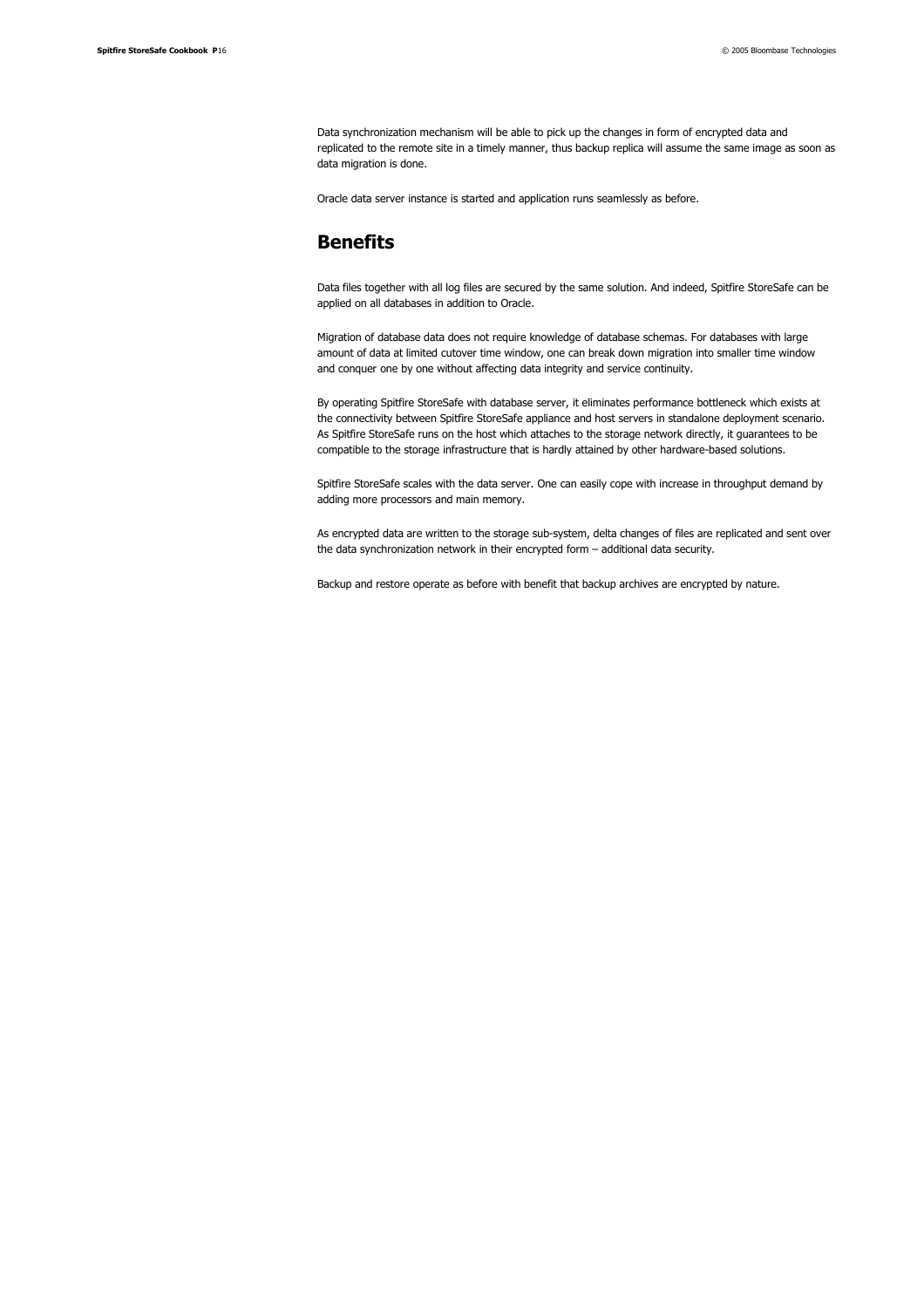## <span id="page-16-0"></span>**File Server Protection**

### **Problem**

An international bank generates daily transaction settlement reports to their individual financial partners for pick-up via file transfer protocol (FTP). In return, individual partners submit acknowledgement reports to the bank by the same channel. According to local financial and monetary regulatory standards, the reports in form of files, which contain confidential information, have to be secured by encryption no matter they are on transmission or at-rest.

## **Challenges**

Transmission encryption on FTP can easily be implemented using secure socket layer (SSL) over FTP. However, to protect persistence data on storage sub-system, they have no idea where to start with. The bank's FTP system runs on IBM AIX platform. Their corporate IT strategy has strong initiatives to migrate their subsidiary platform to Linux in 2 years' time. The entire solution has to support both AIX and future platforms.

As far as they know, AIX does not have any solution on filesystem protection. They are planning to develop their own file protection programs. As in most enterprises, the IT security team does not have adequate hands-on knowledge on developing codes with encryption. They will have to either outsource the work to third-party system integrators or train their own staff. Both options mean for high total cost of ownership (TCO) which are not cost effective and yet highly risky.

Their high level design plan suggests on generation of reports, an encryption routine is invoked to cipher the plain data before they are written to the file repository. While on consumption of incoming reports, a decryption routine is invoked to decipher the data file stored on file repository. Thus proposed, it requires their partner systems to equip with the same encryption and decryption capabilities to be able to interoperable one another. This increases difficulty and risk of implementation. For sure alteration of partner systems are not welcomed and should be avoided at all times. The need for transparent operation at partner sites is a must and cannot be sacrificed.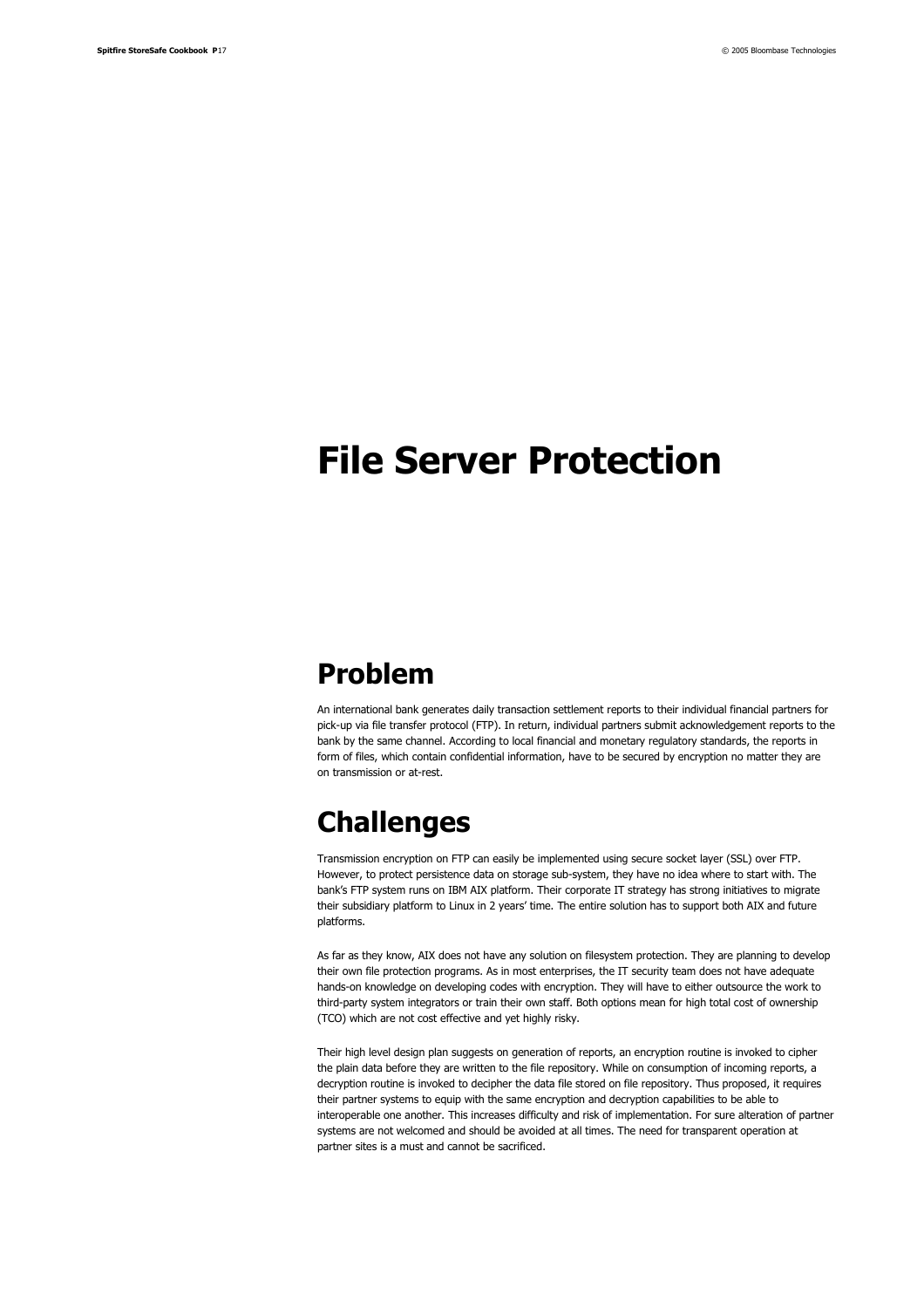### **Solution**

SFTP server is installed replacing original FTP server which has no data protection on transmission channels.

Spitfire StoreSafe is installed on the SFTP server to virtualize ciphered transaction settlement report files persisted on storage sub-system.



### **Configurations**

Business partners used to sign on FTP server and upload/download files in their home directory, e.g. partner A signs on with user ID 'partnera' and works on home directory located at '/export/home/partnera'.

To maintain application transparency at user end, a virtual storage /export/home is created on SFTP server which virtualizes encrypted storage physically located at /export/protected.

| Field            | Value             |  |  |
|------------------|-------------------|--|--|
| Virtual storage  | /export/home      |  |  |
| Physical storage | /export/protected |  |  |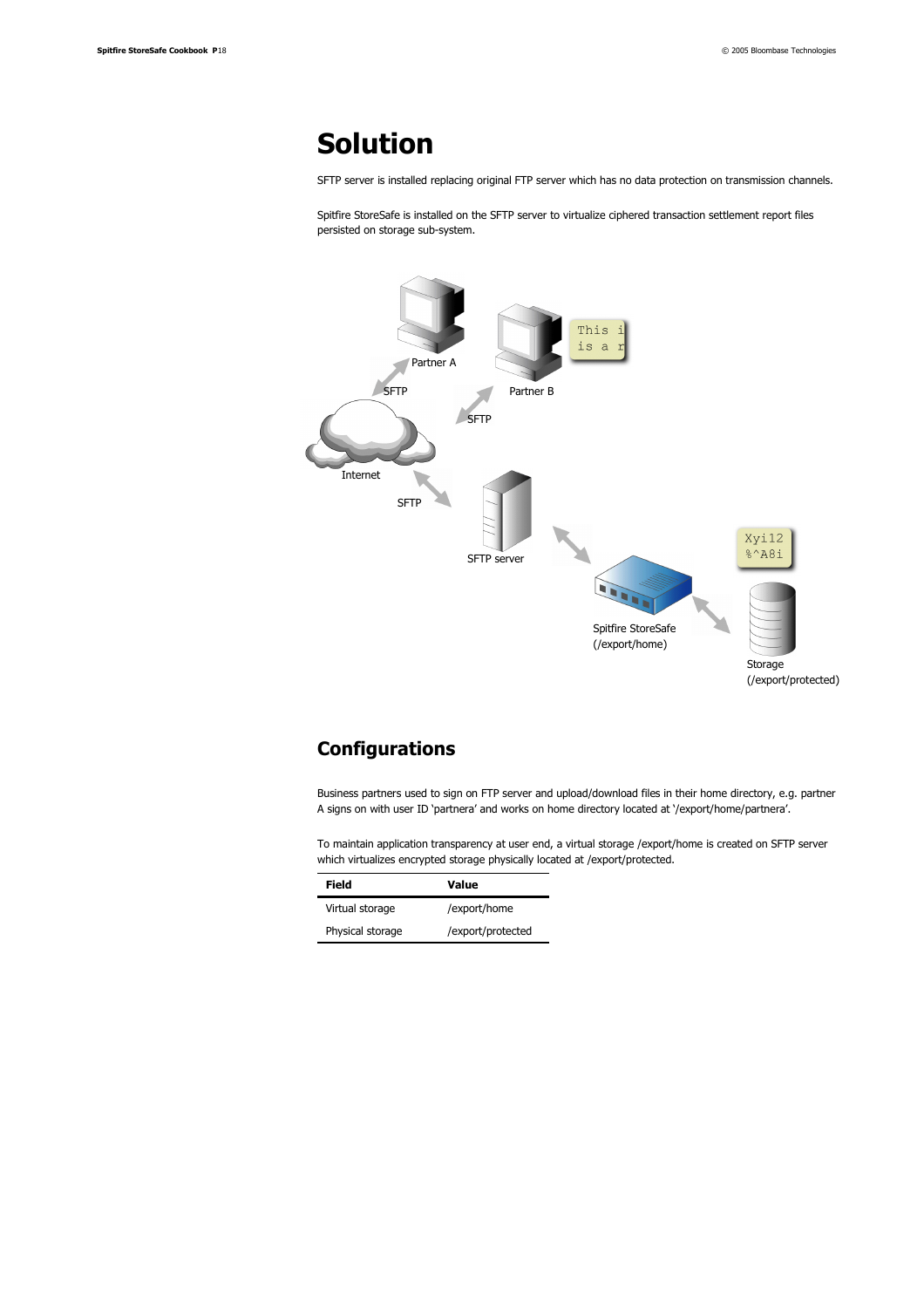| <b>Virtual Storage</b>        | Virtual Storage Handler   |  |
|-------------------------------|---------------------------|--|
| <b>Modify Virtual Storage</b> |                           |  |
| Name                          | /export/home              |  |
|                               |                           |  |
| Description                   |                           |  |
|                               |                           |  |
| Active                        | $\overline{\mathbf{v}}$   |  |
| <b>Physical Storage</b>       |                           |  |
| Name                          | /export/physical          |  |
|                               |                           |  |
| Description                   |                           |  |
|                               |                           |  |
| Last Update Datetime          | 2006-01-06 18:17          |  |
|                               |                           |  |
|                               | Submit<br>Delete<br>Close |  |

Local financial storage data security regulatory mandates confidential information to be secured by at least AES 256-bit length. The encryption specification for the virtual storage at /export/home is configured accordingly as follows

| Virtual Storage |                                | Virtual Storage Handler |       |
|-----------------|--------------------------------|-------------------------|-------|
|                 | Modify Virtual Storage Handler |                         |       |
| Key             | SAN Demo                       |                         |       |
| Key Type        | <b>HSM</b>                     |                         |       |
| Handler O I D   | <b>AES 256-bit</b>             |                         |       |
|                 |                                | Refresh                 | Close |
|                 |                                |                         |       |

Original FTP user credentials are migrated to the new SFTP server without alterations. Once SFTP server and Spitfire StoreSafe are properly configured, they can be started and users be able to upload/download secured report files as if they are in plain.

#### **Data Migration**

All directories and plain report files originally mounted under /export/home are archived to backup media before configurations start.

After Spitfire StoreSafe virtual plain storage at /export/home is created, the archive is restored and the files will be automatically encrypted when they are physically persisted at /export/physical.

### **Benefits**

Immediately meet information security regulatory standard with just a few mouse clicks on configurations and least alteration of system. No impact or change of workflow to end-users.

No change to data backup configurations but additional benefit that backup archives become encrypted in their natural form.

By configuring user home directory Spitfire StoreSafe virtual storage individually, one can easily achieve user-based file protection, e.g. files located under /export/home/partnera are encrypted by partner A's key while files located under /export/home/partnerb are encrypted by partner B's key.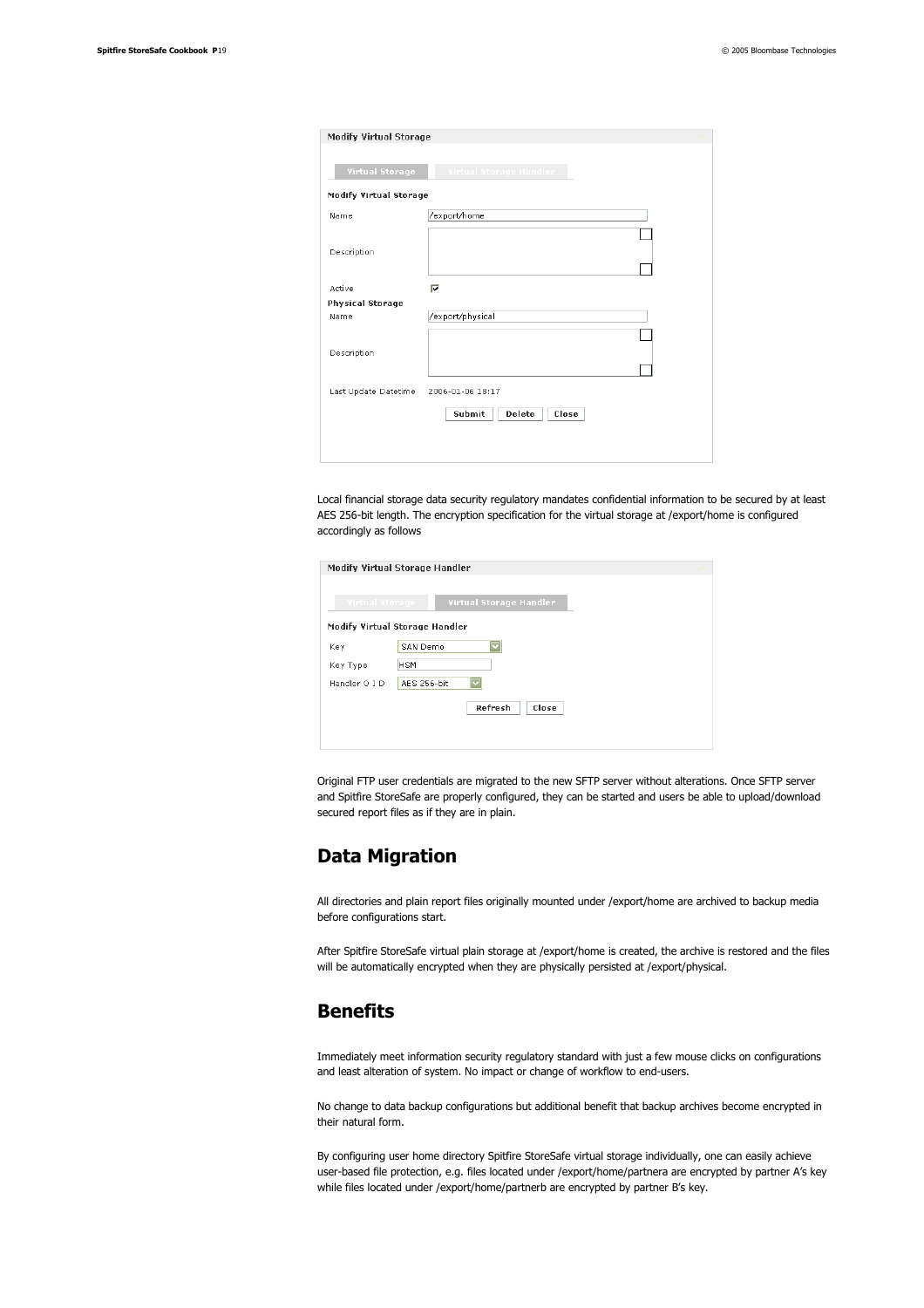# <span id="page-19-0"></span>**Email Repository and Backup Archive Protection**

### **Problem**

A semi-government financial and monetary regulatory organization develops a portal for banks and financial institutions to exchange data and messages online using web-based electronic mail.

Some of these email contents contain highly confidential business secrets that need to be protected and not to be disclosed to backup operators.

## **Challenges**

To secure email messages, one might opt for secure MIME (SMIME) which protects email contents by encrypting using recipients' public keys. As portal users are mostly from top management who do not want to adopt new workflow in sending or reading email messages, SMIME protection can hardly be considered.

Web-mail function of the portal is supported by Sun Microsystems' Java Enterprise Server (JES) which stores individual email message as discrete plain file on filesystem. Without protection, anyone who can get access to the email repository no matter on physical disks or backup media, gets access to the secret information inside email messages. Encrypting the email repository without affecting JES' infrastructure and integrity is the real challenge to the development of the portal.

The organization uses Veritas NetBackup on Solaris 9 operating system as the standard backup and restore software. It also manages tape catalog and indexes. The encryption solution has to guarantee interoperability on Veritas NetBackup and ensure operators transparent operation on both backup and restore processes with only difference in inability in perception of the true contents inside emails.

While backup and restore process data on the encrypted view, the portal's content filter is required to work on the plain view to block viral and malicious contents as well as SPAM. The encryption solution needs to provide a transparent plain view to the encrypted email message files for portal's content filter to scan with.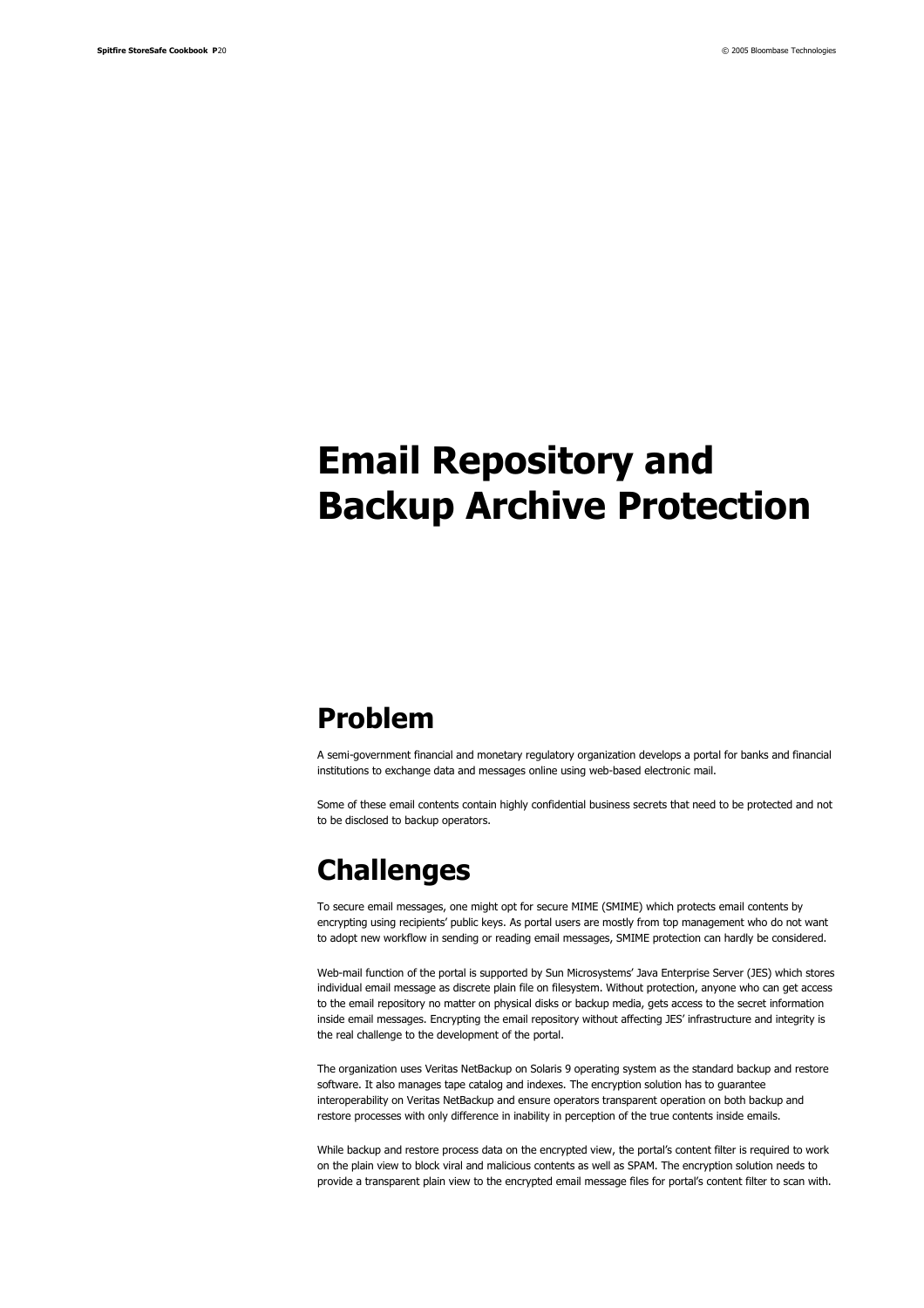

## **Solution**

### **Configurations**

JES server instance is shutdown.

Four physical storages are created on NAS server with names protected01, protected02, protected 03 and protected04 accessible by both JES server and Veritas NetBackup client.

Spitfire StoreSafe is installed on the same server where JES server runs. 4 virtual storages are created on Spitfire StoreSafe management console secured by the same encryption key at AES 256-bit encryption strength.



| Field            | 01           | 02           | 03           | 04           |
|------------------|--------------|--------------|--------------|--------------|
| Virtual storage  | /storemc01   | /storemc02   | /storemc03   | /storemc04   |
| Physical storage | /protected01 | /protected02 | /protected03 | /protected04 |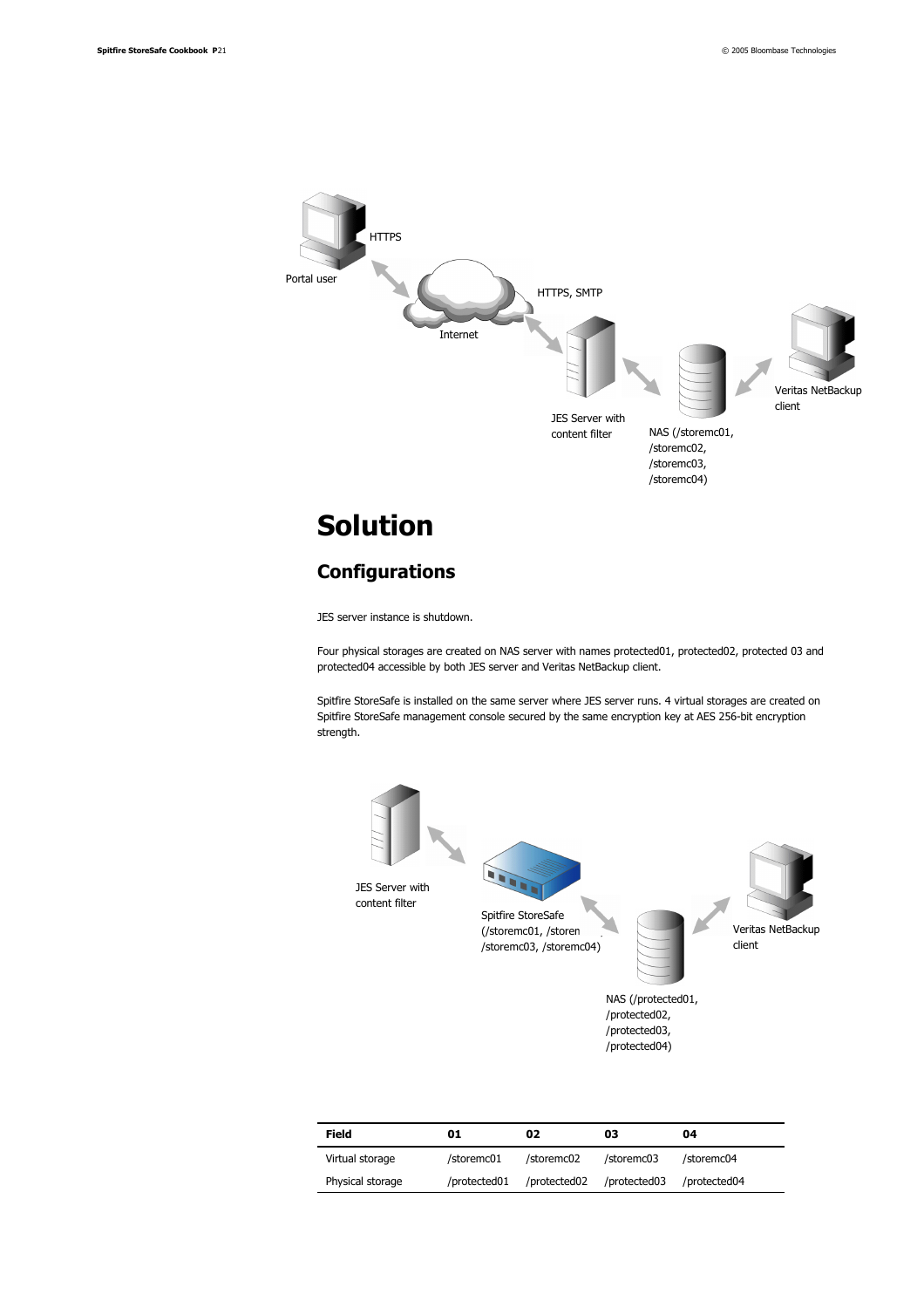| <b>Modify Virtual Storage</b> |                           |  |
|-------------------------------|---------------------------|--|
| Virtual Storage               | Virtual Storage Handler   |  |
| <b>Modify Virtual Storage</b> |                           |  |
| Name                          | /storemc01                |  |
|                               |                           |  |
| Description                   |                           |  |
|                               |                           |  |
| Active                        | ⊽                         |  |
| <b>Physical Storage</b>       |                           |  |
| Name                          | /protected01              |  |
|                               |                           |  |
| Description                   |                           |  |
|                               |                           |  |
| Last Update Datetime          | 2006-01-06 18:17          |  |
|                               | Submit<br>Delete<br>Close |  |

All four virtual storages should be secured by the same encryption key with same encryption strength.

|                 | Modify Virtual Storage Handler |                         |  |  |
|-----------------|--------------------------------|-------------------------|--|--|
| Virtual Storage |                                | Virtual Storage Handler |  |  |
|                 | Modify Virtual Storage Handler |                         |  |  |
| Key             | SAN Demo                       |                         |  |  |
| Кеу Туре        | <b>HSM</b>                     |                         |  |  |
| Handler O I D   | <b>AES 256-bit</b>             |                         |  |  |

JES server and content filter should be configured to work on the virtual plain view of the email repository which are logically located at /storemc01 to /storemc04.

But for Veritas NetBackup client, as it is required to work on the encrypted version, it should be configured to mount directly to the NAS server at /protected01 to /protected04 so that backup and restore are carried out at the natural encrypted form forbidding backup operators' prying eyes to the sensitive email contents. While sensitive contents inside email message files are protected by strong encryption, they assume the same integrity in form of discrete files which Veritas NetBackup are able to work on. Without limiting NetBackup's capabilities, backup operators can choose individual email files for selective backup or restore. Thus, no change of workflow is required for operators.

### **Data Migration**

Files and directories originally under /storemc01 to /storemc04 are archived before Spitfire StoreSafe implementation.

The archives are then restored via Spitfire StoreSafe at /storemc01 to /storemc04, which will automatically get encrypted and persisted at /protected01 to /protected04.

### **Benefits**

Email repository encryption at storage side secures sensitive email persistent contents without having to change application logic or end users' workflow.